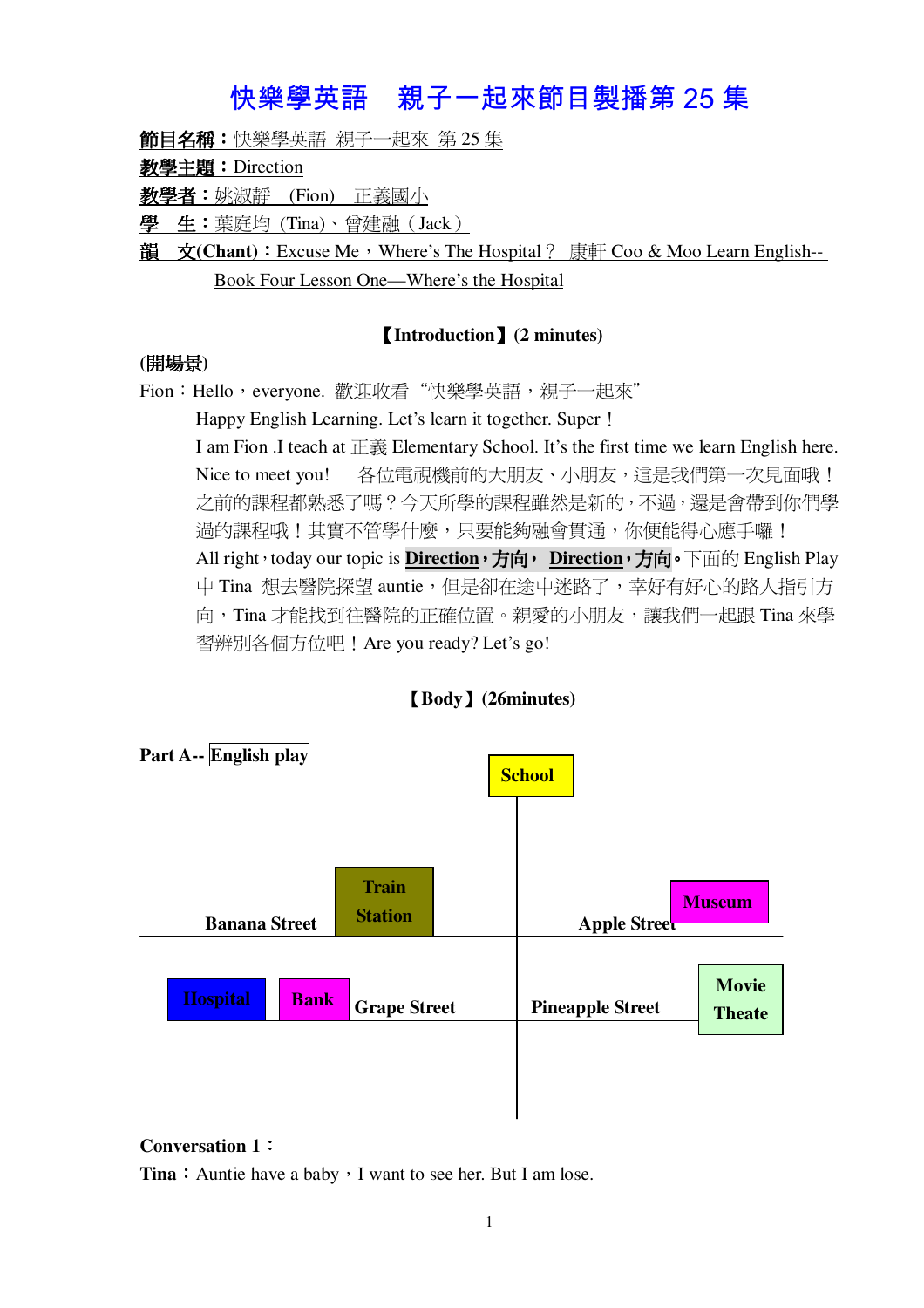#### **Tina**: <u>Excuse me. Where is the hospital?</u>

**A** : M…It's on Banana Street. Go straight.

#### **Conversation 2**

#### **Tina**: Excuse me. Where's Banana Street?

**B** : Sorry, I don't know.

**Tina**: Well, thanks anyway.

#### **Conversation 3**

**Tina**: Excuse me. Where's Banana Street?

**C** : Please go back. And go straight down this street. Then turn right on Grape Street. It's the second right.

# **Tina**: Go back…go straight down…turn right….second right…. Oh~ Yes, I see. Thanks a lot.

**C** You're welcome.

#### **Tina** : Great! I got it. It's the hospital!

# **Part B— Let's learn it.**

Fion: Wow~~ I have a partner now!

Hello! Tina, would you introduce yourself for everyone?

Tina: Hello~ everyone, I am Tina .I study in  $E\ddot{\hat{\mathcal{F}}}$  Elementary School. I'm in grade 5. I'm very happy to learn English with you.

#### Fion: Thank you Tina.

֦֘

小朋友,剛剛的對話內容有沒有聽清楚呢?有沒有暈頭轉向呀?現在讓我們一起 來學習剛才的對話內容哦!

- Fion: 首先是 Excuse me (\*2) (抱歉, 打擾了), 記住在問路時, 應該注意禮貌, 並且避 免造成人家的困擾哦!
- Tina: **Excuse me** (\*2) (抱歉, 打擾了)
- Fion:接下來,小朋友,當你找不到所要到達的地方時,你可以問 **Where is the \_\_\_\_\_\_\_\_\_\_\_?(\*2)**後面再加上地方。
- Fion: 例如問醫院在哪裡? Where is the hospital?(\*2) All right please repeat after me.
- **Tina** : Where is the hospital?(\*2) (醫院哪裡?)
- Fion:Well,Tina 老師現在來考考你,*請問學校在哪裡*該怎麼說呢?
- Tina: **Excuse me. Where is the school?** (\*2) (請問學校在哪裡?)
- Fion:Wonderful!好捧!我再問你,*請問超級市場在哪裡*該怎麼說呢?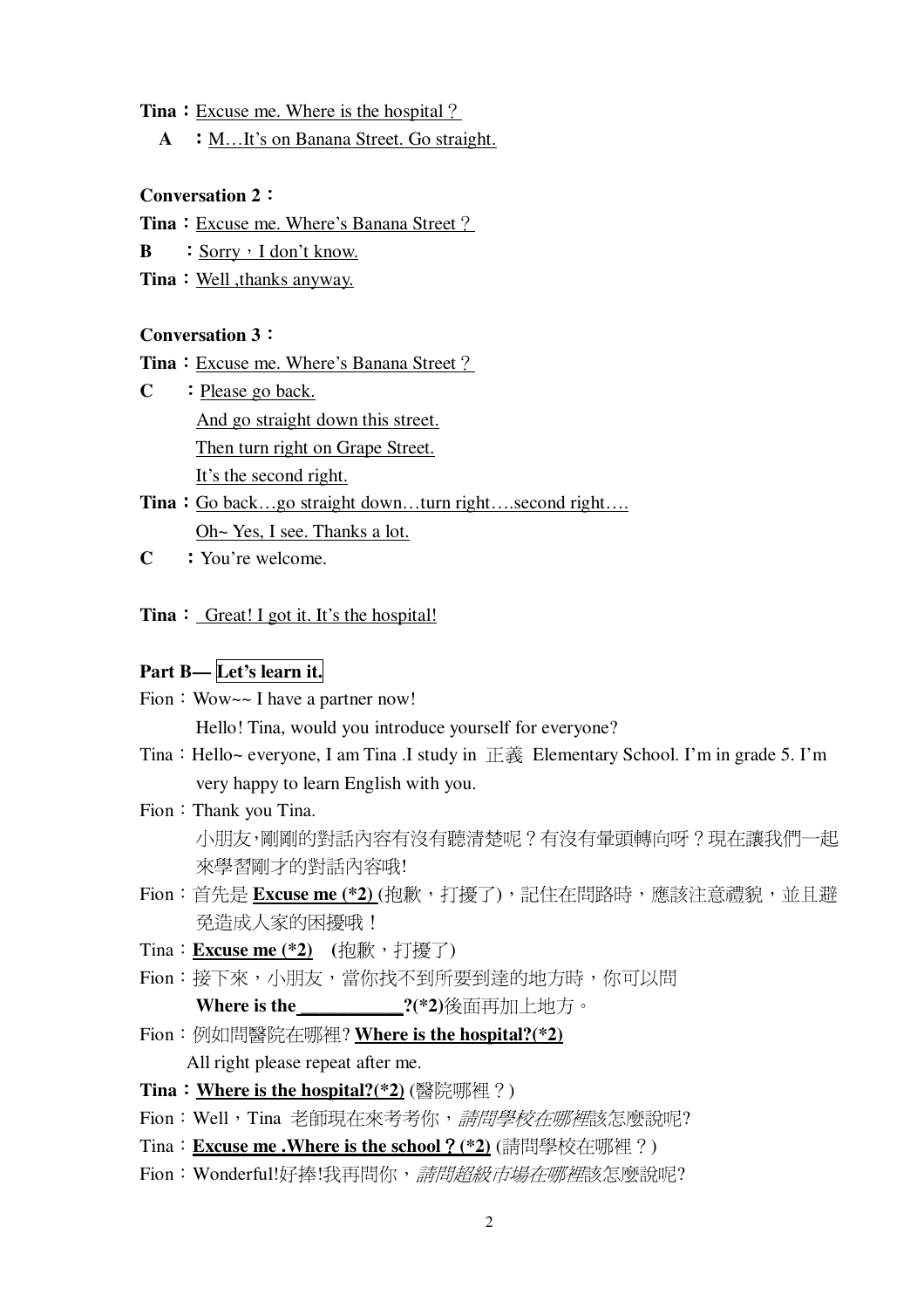#### Tina: Excuse me . Where is the supermarket ? (\*2) (請問超級市場在哪裡?)

Fion:Great!小朋友,現在是不是知道該怎麼問地點了呢?剛才就是教你問路的方式哦!

接下來,讓我們一起來學習轉彎的說法!

turn, t-u-r-n, turn 轉向、轉彎

All right, repeat after me.

- Tina: turn, t-u-r-n, turn 轉向、轉彎
- Fion: Wonderful,剛剛第三位路人跟 Judy 指示了 turn right 表示請 Judy 向右轉哦! right, r-i-g-h-t, right 右邊 turn right 向右轉 Please follow me.

Tina: right, r-i-g-h-t, right 右邊 turn right 向右轉

- Tina: left, l-e-f-t, left, 右邊
- Tina: Fion ,I know how to say....

left, l-e-f-t, left, 左邊 turn left 向左轉

- Fion: Yes, you got it. turn left 向左轉
- Tina:有了左右, Fion, 那往前走和往回走的英文該怎麼說呢?
- Fion: 好好好...別急別急...

straight, s-t-r-a-i-g-h-t, straight 平直的 go straight 往前走 Please follow me.

- Tina: straight, s-t-r-a-i-g-h-t, straight 平直的 go straight 往前走
- Fion: back, b-a-c-k, back 回原處
- Tina:  $Oh~I$  see.

back, b-a-c-k, back 回原處 go back 往回走

- Fion: Tina you are so smart! go back 往回走
- Tina: Fion, 剛才對話中, 有說到在某條街上, 應該怎麼說呢?
- F ion: Oh! Yes, if you know where's the place is  $\rightarrow$  then you can answer it ....

"It's on the \_\_\_\_\_\_street."中間空格的地方填上街道名稱就可以了哦!例如說

在檸檬街上, 就可以說 It's on the lemon street. (\*2) Please repeat it.

- Tina: It's on the lemon street.
- Fion: Perfect! Tina, 如果是在香蕉街上呢?
- Tina: Yes, I see. "It's on the Banana Street."
- Fion: You got it!Tina 好棒哦!接下來,我們再來學學有關指引方向的用語哦!剛才 對話中談到 go straight down this street (\*2) 表示請對方沿著這條街向下直 走哦! Please repeat after me !
- Tina: go straight down this street (\*2) (沿著這條街往下直走。)
- Fion: 聰明的小朋友你知道嗎?如果改成向上直走呢?
- Tina: Fion, I have an idea!! go straight up this street (\*2) (沿著這條街向上直走)
- Fion: go straight up this street. 沒錯! 沿著這條街往上直走。 最後路人指示了 turn right on Grape Street (\*2) (在 Grape Street 向右轉。)
- Tina: turn right on Grape Street(\*2) (在 Grape Street 向右轉。)
- Fion:Tina,那我反問你,若是相反的方向,在 Grape Street 向左轉 怎麼說呢?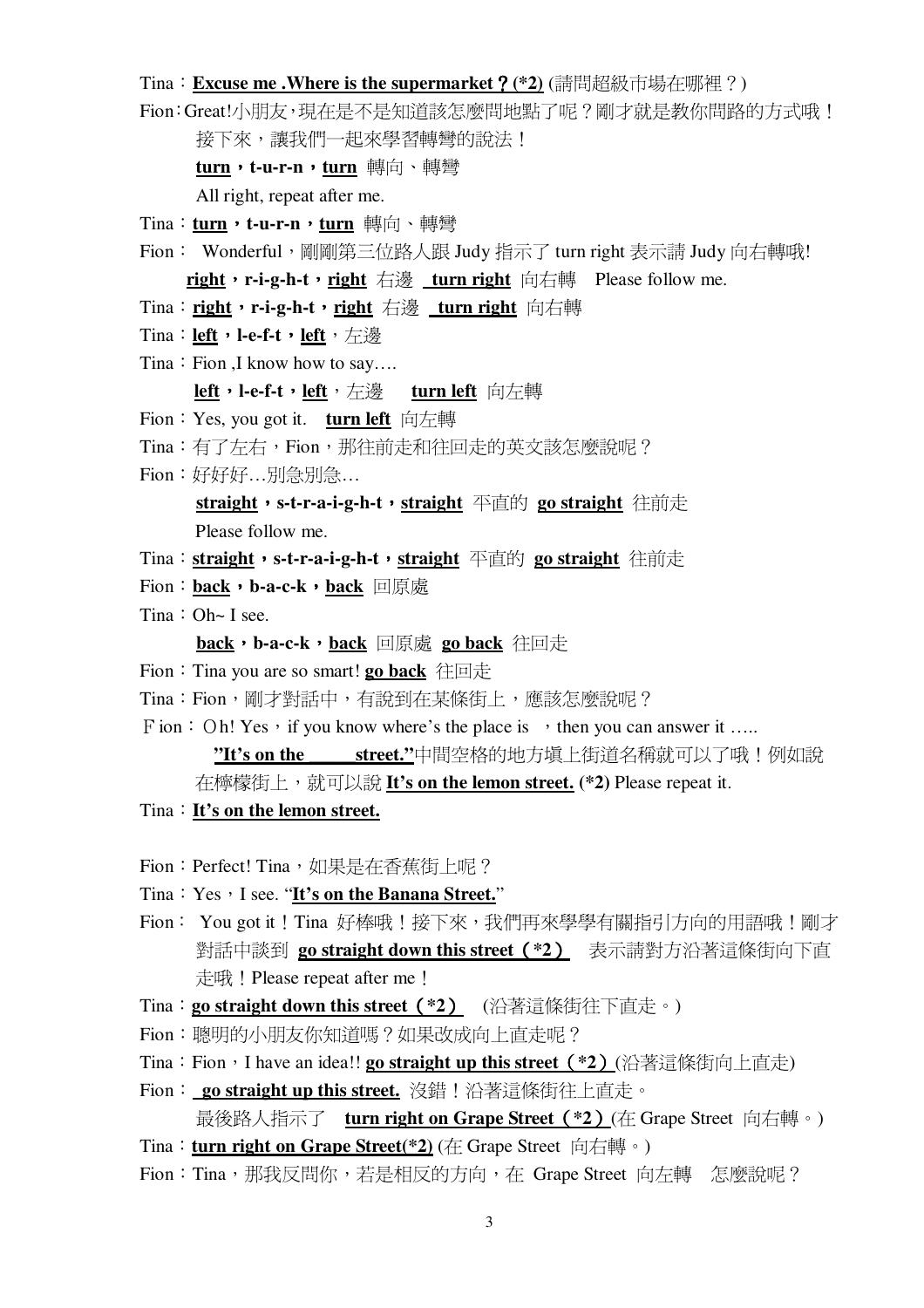# Tina: turn left on Grape Street(\*2) 在 Grape Street 向左轉

- Fion: Well done ! 小朋友,你是不是跟 Tina 一樣棒呢? 接下來, Fion 要來問問 Tina, 順便考考你哦!讓我們一起來複習剛剛的教學內容!Try to review your notebook, all right? Tina, are you ready?
- Tina: Yes, I'm ready!
- Fion: Great!

Question1: 嗯~~ 图書館在哪裡, 應該怎麼說呢?

- Tina: Excuse me ! Where is the library ?  $(*2)$
- Fion: Bingo! You got it!

Ouestion2: 請向左轉彎

- Tina: Please turn  $left(*2)$
- Fion: Good job.

Question3:當我走錯路,必須往回走,*請向後行*,怎麼說呢?

Tina: Let me think it.......Oh! I got it.

## Please go back.  $(*2)$

Fion:  $Wow \sim You$  are so smart! All right I want to ask you a hard question. Question4: 沿著蘋果街向下直走。

Tion: M....It's a piece of cake.

#### Go straight down Apple Street. (\*2)

Fion: Wonderful! All right, the final question: 在橘子街右轉

- Tina: Turn right on Orange Street. $(*)$
- Fion: Good job.親愛的小朋友,你是不是都答對了呢?現在讓我們再來看一次 English play,相信你已經更了解對話內容了哦! Let's go!
- Tina: Fion, I love English very much, I want to learn more.
- Fion: Wow...Tina, vou are so hard-working 小朋友,接下來讓我們一起學習更深入的內 容吧!
- Fion:相反的,如果遇到別人向我們問路,當我們不知道地點時,你可以回答他 Sorry. I don't know. (\*2) (很抱歉, 我不知道) follow me!
- Tina: Sorry. I don't know. (很抱歉, 我不知道)
- Fion: 如果你不太確定地點時, 你可以回答他...
- Maybe it's on Banana Street. I'm not sure.(\*2) (我不太確定,或許是在 Banana Street 。) maybe(\*2) (或許、可能,表示不太確定) sure(\*2)(肯定、確定) 前面再加個 not, not sure(\*2) 表示不太確定的意思 All right, Tina just follow me the sentence. Maybe it's on the Lemon Street. I'm not sure.(\*2) (我不太確定, 或許是在 Lemon Street)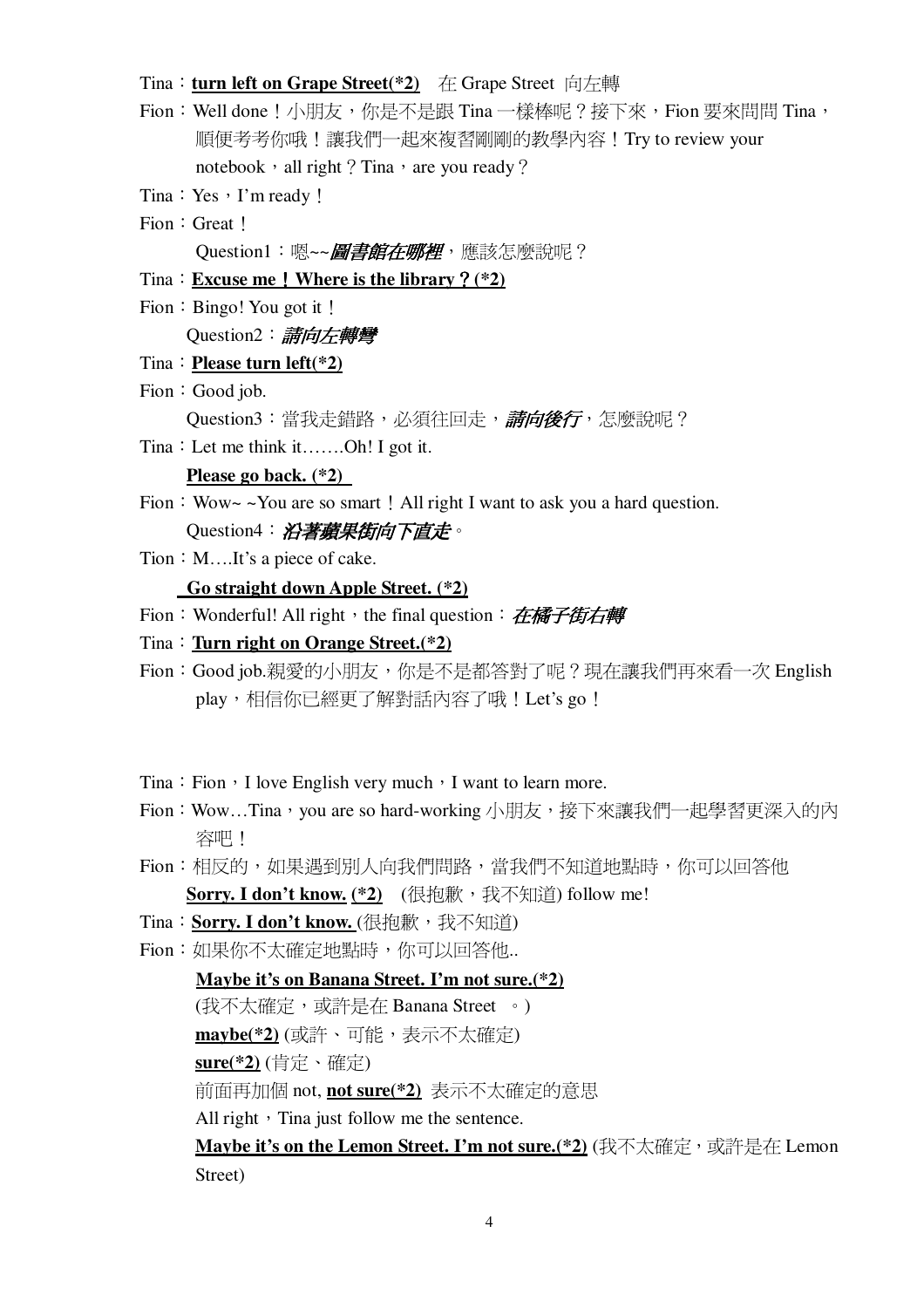Tina: Maybe it's on Banana Street. I'm not sure. (我不太確定,或許是在 Lemon Street)

- Fion: Great! 接下來, Fion 來教大家, 指示建築物位置的說法。當我們希望正確的指 示建築物的明確位置時,例如說:(就在右手邊第二間)便可以說 It's the second right.(\*2) (就在右手邊第二間) All right ,please follow me.
- Tion: It's the second right. (就在右手邊第二間) Fion,如果是在超級市場的左手邊或是右手邊呢?
- Fion: Oh! Yes, you can say..... It's on the left next to the supermarket.(\*2) (就在超級市場左手邊) Please repeat after me.
- Tion: It's on the left next to the supermarket. (就在超級市場左手邊) It's on the right next to the supermarket. (就在超級市場右手邊) Fion, I got it.
- Fion: 如果你只是講個大概, 並沒有指示一定在右邊或是左邊, 那麼你可以說 It's just next to the supermarket.(\*2) (就在 supermarket 旁邊)
- Tina: **It's just next to the supermarket.** (就在 supermarket 旁邊) 假如,是在對面呢?
- Fion: Good question! 如果是在建築物對面的話可以這麼說 It's opposite the bank.(\*2) (就在銀行對面)
- Tion: It's opposite the bank. (就在銀行對面)
- Fion: 如果是在"街道"的對面,可以這麼說
- It's across from Apple Street.(\*2) (就在蘋果街對面) Tina: It's across from Apple Street. (就在蘋果街對面)
	- Fion,如果是在圖書館和學校之間呢?
- Fion:Great!小朋友,如果是位於兩個地點之間,依照 Tina 的問題,你可以這麼說 It's between a library and a school.(\*2) (在圖書館和學校之間)
- Tina: It's between a library and a school. (在圖書館和學校之間) Fion,若是介於兩條街的交接處,該怎麼說呢?
- Fion: It's on the corner of Lemon Street and Apple Street.(\*2) (在 Lemon Street 和 Apple Street 的交接處。)
- Tina: It's on the corner of Lemon Street and Apple Street. (在 Lemon Street 和 Apple Street 的交接處。)
- Fion: Well done. Great! Tina you are a talent. 小朋友,學了這麼多,該是看看你的本事的時候了哦!接下來,我跟 Tina 將和 大家玩個小遊戲, Are you ready? Let's go !

**Part C-Game Time**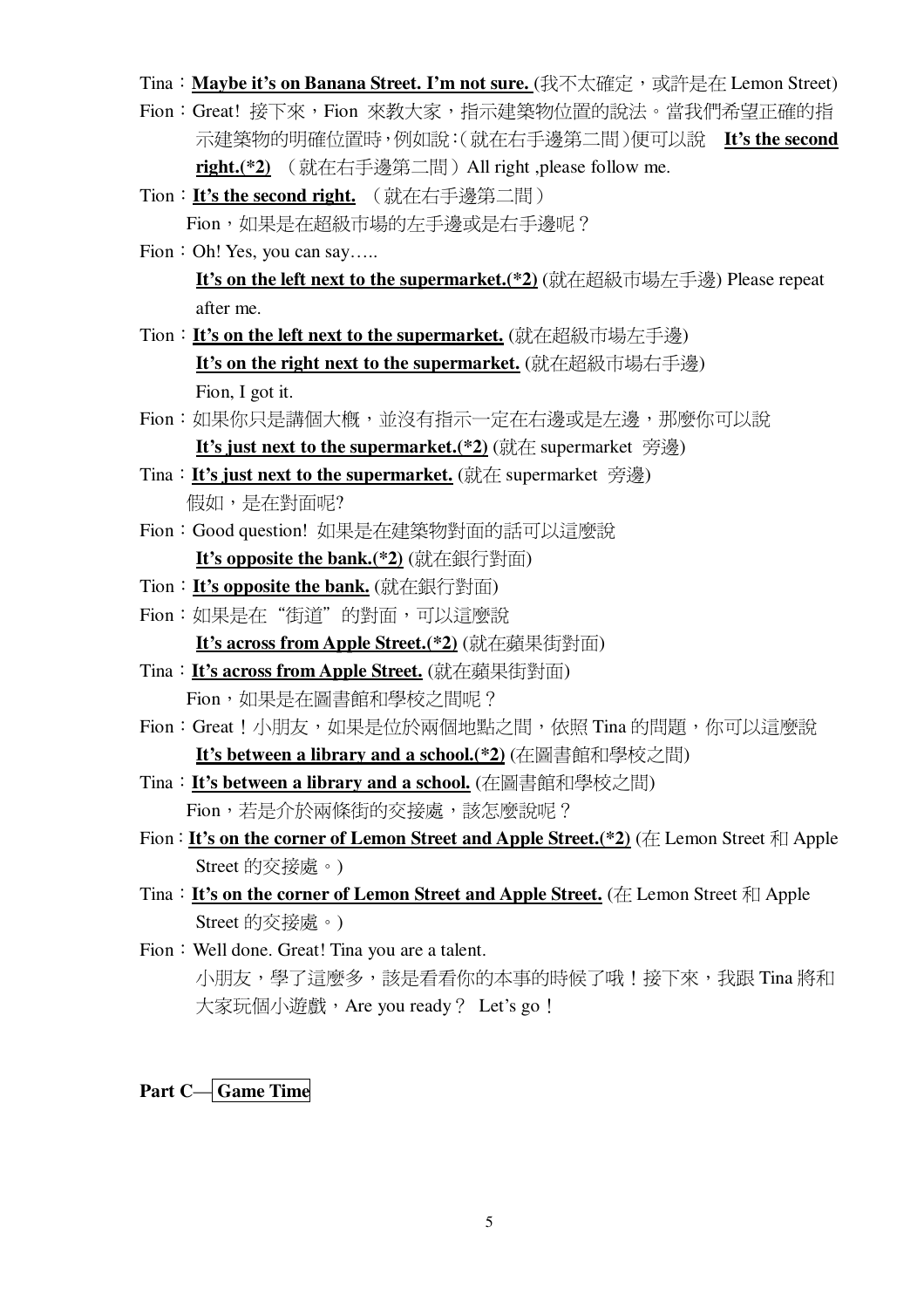

Fion : Hi! Children, now I want to test your direction is good or not. 小朋友,Fion 現在要來測試一下你的方向感好不好囉! 首先,Fion我呢!必須講出我要去的地方,聰明的你可以用英文說出我該怎麼 走才能到達目的地嗎? Tina, Are you ready?

Tina: Yes, I'm ready.

Fion: All right.紅色的點點代表就是我站的地方哦!

Ouestion 1: Excuse me . How do I get to the school? (請問,到學校該怎麼走 呢?)

Tina: Go straight down Elephant Street. Turn left on Bird Street · It's just next to the bank.

 $F$ ion:嗯....

Go straight down Elephant Street. (沿著 Elephant Street 向下直走) Turn left on Bird Street. (接著在 Bird Street 向左轉) It's just next to the bank. (它就在銀行旁邊) Wow ! Tina, you are so great ! All right, you got the present. 現在呢!藍色的點點是我所在的地方 Question 2 : Excuse me. How do I go to the train station ?

Tina: m... Go straight down the Dog Street. Turn right on Elephant Street. Then turn left on Cat Street. It's on your right-hand side.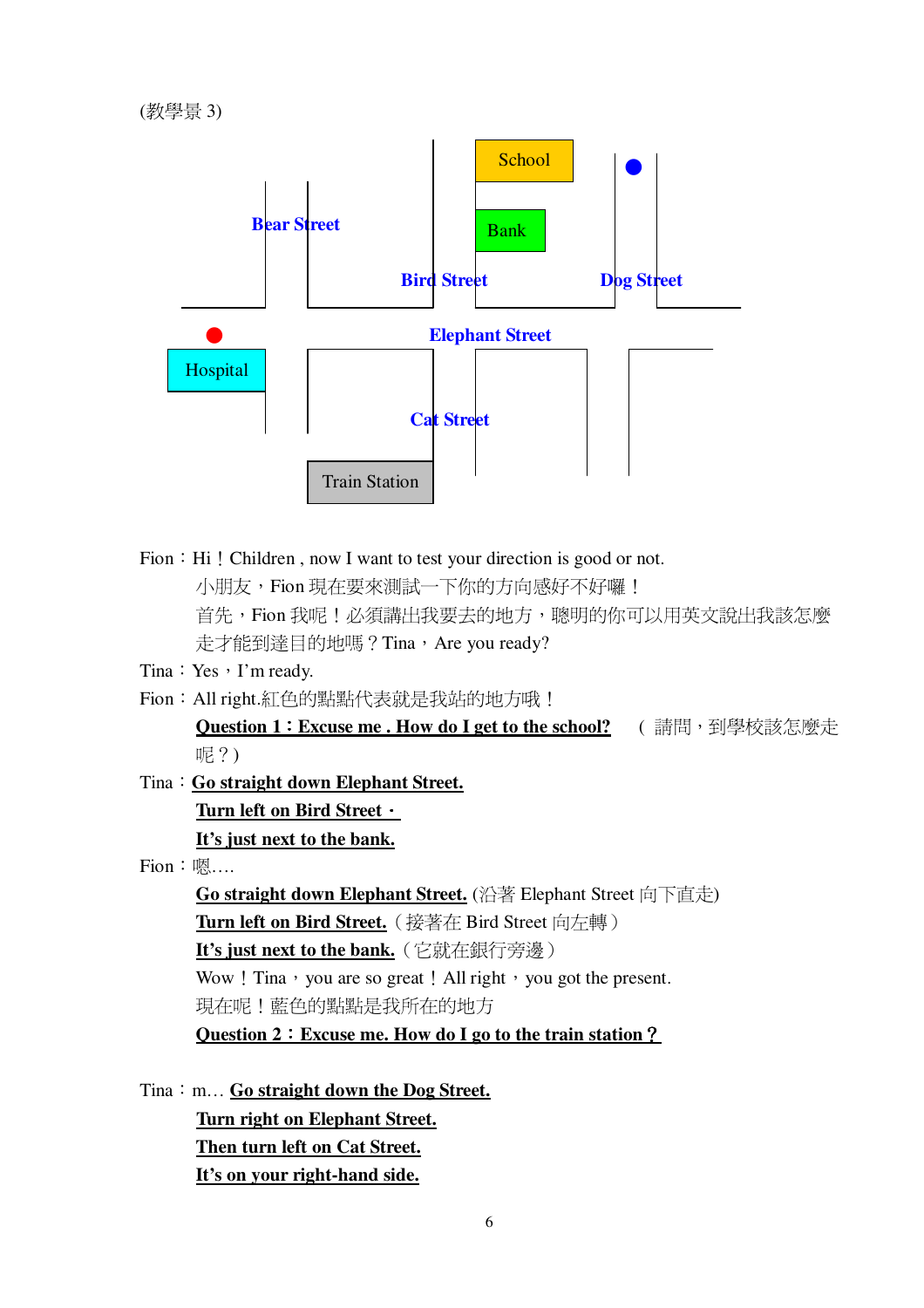$Fion: m$ 

Go straight down the Dog Street. (沿著 Dog Street 向下直走) Turn right on Elephant Street. (遇到 Elephant Street 向右轉) Then turn left on Cat Street. (然後,遇到 Cat Street 再向左轉) It's on your right-hand side. (它就在你的右手邊) Wow! Tina, you got it!

Fion : All right  $\cdot$  Tina  $\cdot$  now please turn right.

- Tina: Turn right(\*2) (做出向右轉的動作)
- Fion: Well done. Please turn left.
- Tina: Turn left(\*2) (做出向右轉的動作)
- Fion: Oh! oh! Tina, you are wrong. You have to turn this way. (Fion  $\mathbb{R}$  Tina 的動作)
- Fion : Now, please go straight.
- Tina: Go straight(\*2) (Tina 做出直行的動作)
- Fion: Wonderful! The last question, please go back.
- Tina: Go back.(\*2) (做出往後走的動作)
- Fion: 小朋友,這個你說我做的游戲是不是很刺激呀?說的人可以將速度加快,聽的人 的動作也必須加快哦!可以測試你的反應以及熟悉度哦!越多人參與越好玩! So you can invite all of your friends join this game.所以你可以邀請你所有的朋友 一起來玩這個游戲哦!

# Part D-Let's Chant

(教學景4)(道具:響板、鈴鼓)

- Fion:小朋友,Game time 的問題你答對幾題呀?這一次應該不再暈頭轉向了吧?接下 來讓我們一同和 Jack 來學習與方向有關的 Chant ! Jack, please introduce yourself.
- Jack: Hello~ everyone, I am Jack .I study in 正義 Elementary School. I'm in grade 6. I'm very happy to learn English with you.
- Fion: All right. Let's start it.

**Excuse me. Where's the hospital ?** (請問醫院在哪裡?)

- Jack : Excuse me . Where's the hospital?
- Fion: Go back. Turn right. (往回走再向右轉)
- Jack : Go back. Turn right.
- Fion: Excuse me. Where's the hospital? (請問圖書館在哪裡?)
- Jack : Excuse me. Where's the hospital?
- Fion: The hospital is on Banana Street. (醫院就在香蕉街上)
- Jack : The hospital is on Banana Street.
- Fion: Excuse me. Where's the library? (請問圖書館在哪裡?)
- Jack : Excuse me. Where's the library?
- Fion: Go back. Turn right. (往回走再向右轉)
- Jack : Go back. Turn right.